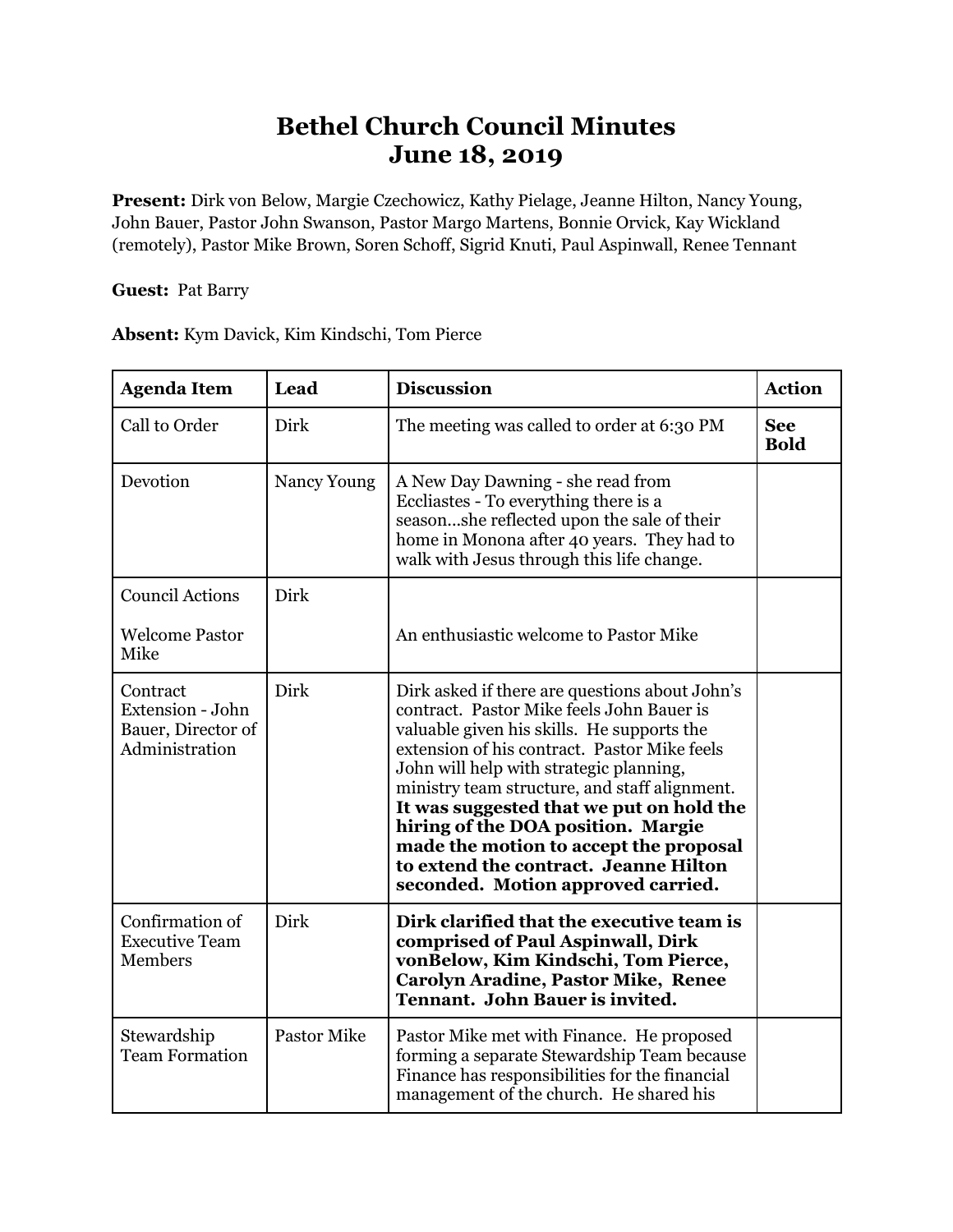|                                       |                   | perspective that stewardship needs focused<br>attention and is about following Jesus,<br>discipleship, and recruitment for resources of<br>time/talents as well as funding.                                                                                                                                                                                                                                                                                                                                                                                                                                                                                                                                                                                                  |  |
|---------------------------------------|-------------------|------------------------------------------------------------------------------------------------------------------------------------------------------------------------------------------------------------------------------------------------------------------------------------------------------------------------------------------------------------------------------------------------------------------------------------------------------------------------------------------------------------------------------------------------------------------------------------------------------------------------------------------------------------------------------------------------------------------------------------------------------------------------------|--|
| Assistant<br>Treasurer<br>Appointment | Paul<br>Aspinwall | In the past there was an assistant treasurer.<br>We are looking for a person to help in this<br>capacity. Dirk said we need to ask for<br>nominations for this position. Sigrid suggested<br>that we ask about the talents of individuals.                                                                                                                                                                                                                                                                                                                                                                                                                                                                                                                                   |  |
| Filing of<br>Treasurer's<br>Report    |                   | <b>Motion by Paul Aspinwall to file</b><br><b>Treasurer's Report</b><br>2nd - Bonnie Orvick<br><b>Motion carried.</b><br><b>Motion by Paul for council to appoint</b><br>the audit team for the period ending<br><b>June 2019</b><br>2nd - Nancy Young<br><b>Motion carried.</b><br>Laura Vogel has agreed to chair the<br>committee                                                                                                                                                                                                                                                                                                                                                                                                                                         |  |
| Planning for<br>2019-20               |                   | There is a need to have 5-7 people on the<br>Strategic Planning Committee. Consider some<br>of the individuals that were on the Transition<br>Task Force. The group needs to be forward<br>thinking in their planning. Nancy asked about<br>the process. John Bauer is using a model that<br>is tried and true. The process involves<br>reviewing the mission, assessing<br>demographics, capacity, and sustainability.<br>There will be an analysis of our current<br>business model. The Strategic Plan will<br>include tools, strategies, and processes for<br>future planning and decision-making.<br>We need to have a diverse group of people<br>sharing their thoughts. Nominations for<br>people to serve on the Strategic<br>Plannint Team should be given to Dirk. |  |

| <b>Hiring of John Bauer</b> | Dirk | There is funding from the Foundation for<br>the Strategic Planning Team |  |
|-----------------------------|------|-------------------------------------------------------------------------|--|
|                             |      | <b>Motion made by Pastor Mike</b>                                       |  |